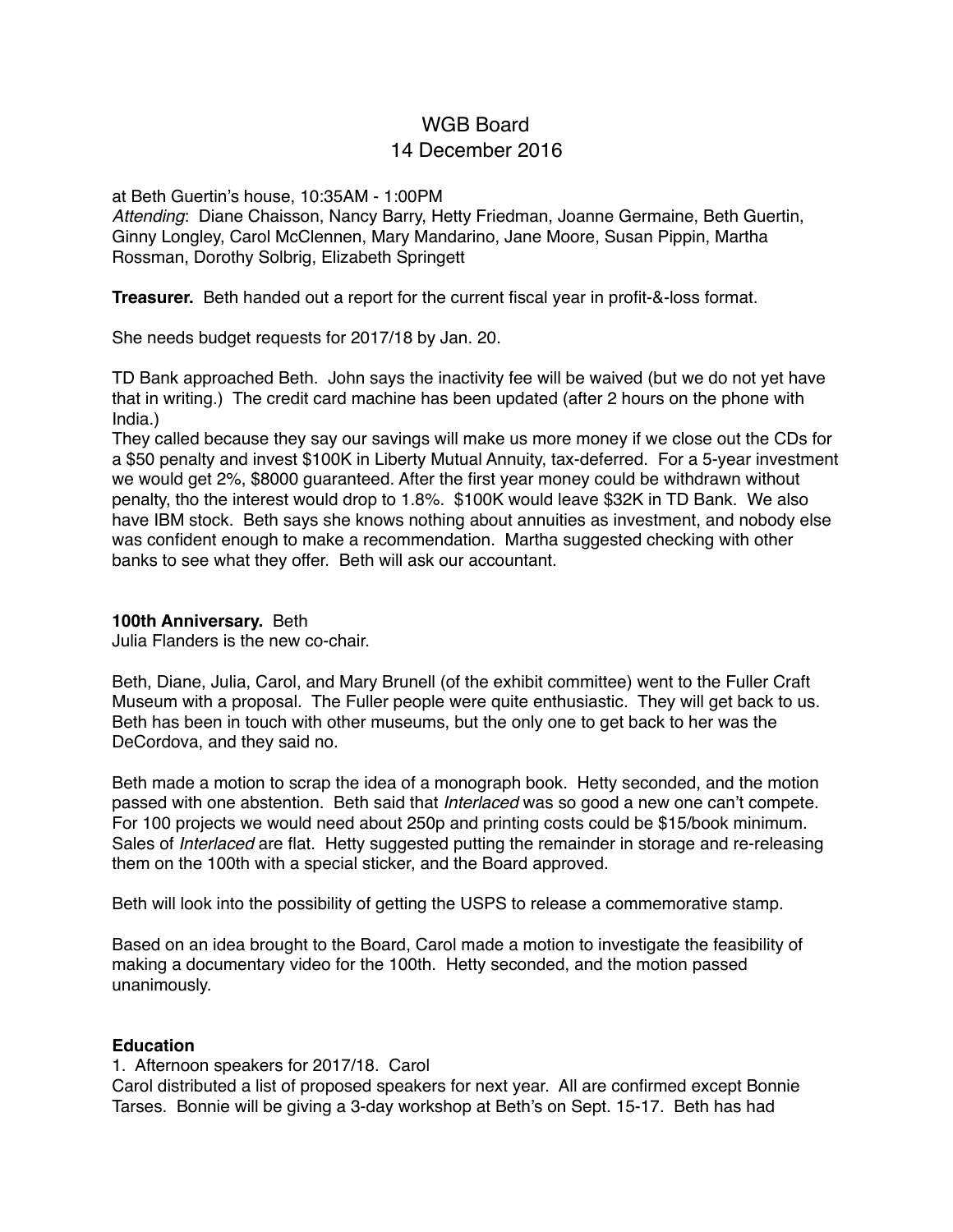students in her class at NEWS who loved her. Carol was concerned that her fee is \$600 per day. Beth said she thought that was for a 6-hour day, and that Carol should talk to Bonnie, who Beth found very friendly and approachable.

2. Morning classes. Mary

This has been a fantastic year for participation. There have been lots of requests for the bead weaver to return.

Mary confirmed that the pricing for next year will be the same: \$18/23.

## 3. February. Joanne

In the morning we will have tables with sample books from the library for examination. Joanne was concerned how to organize it. She can make groups of books by topic and provide a handout with a list and space for notes. Carol said her idea was to divide in groups and rotate to different tables after 15 minutes or so.

In the afternoon we may show a DVD. There will also be a sale of weaver's stuff.

# **Survey report**

Jane had distributed a report summarizing the member survey, which will be printed in the Bulletin. She asked about how to get the details to members. A blast will give the link. It will be put on the members' page of the website.

# **Education Grants.** Martha

Two students applied this year for membership, one from U Mass Dartmouth and a recent grad of RISD. Jane made a presentation to students at Mass Arts and will go back in the spring. They have class on Wed.

For the description, Martha would like to say "student or recent graduate." Students have their academic community, but recent grads no longer do and may appreciate that of the guild. For these two, Martha would like to extend their membership thru next year, so they can participate in the sale.

There was some discussion of requesting some service from grantees, since freebies often are not valued, but Martha did not want to put that burden on people. She could point out volunteer opportunities.

The application form can be daunting for today's young folk, involving paper and stamp.

# **Annual Sale.** Ginny, Nancy, Elizabeth

A report and a sales summary were passed out. Among other recommendations, they recommend continuing the early closing hours on Friday and Saturday, opening at 4pm on Thursday. They think the greeter position should be discontinued, with count being kept by someone behind the cashier's desk.

Nancy made a motion to extend the number of volunteer hours to get the increased percentage from sales from three to four. Beth seconded, and the motion passed.

Beth thought we should open the sale to other crafts by members, since diversity attracts. Elizabeth questioned whether we have space for that. Beth said sales are stagnant; maybe we need a new space. We've been told we have the Barn for next year, but the Weston Art Assn was told that show after Thanksgiving would have to be in a different place. The Weston Community Center near the Library has a huge room. Is that a possibility?

Elizabeth asked who would help if we do need to move. Martha, Genny, Beth offered.